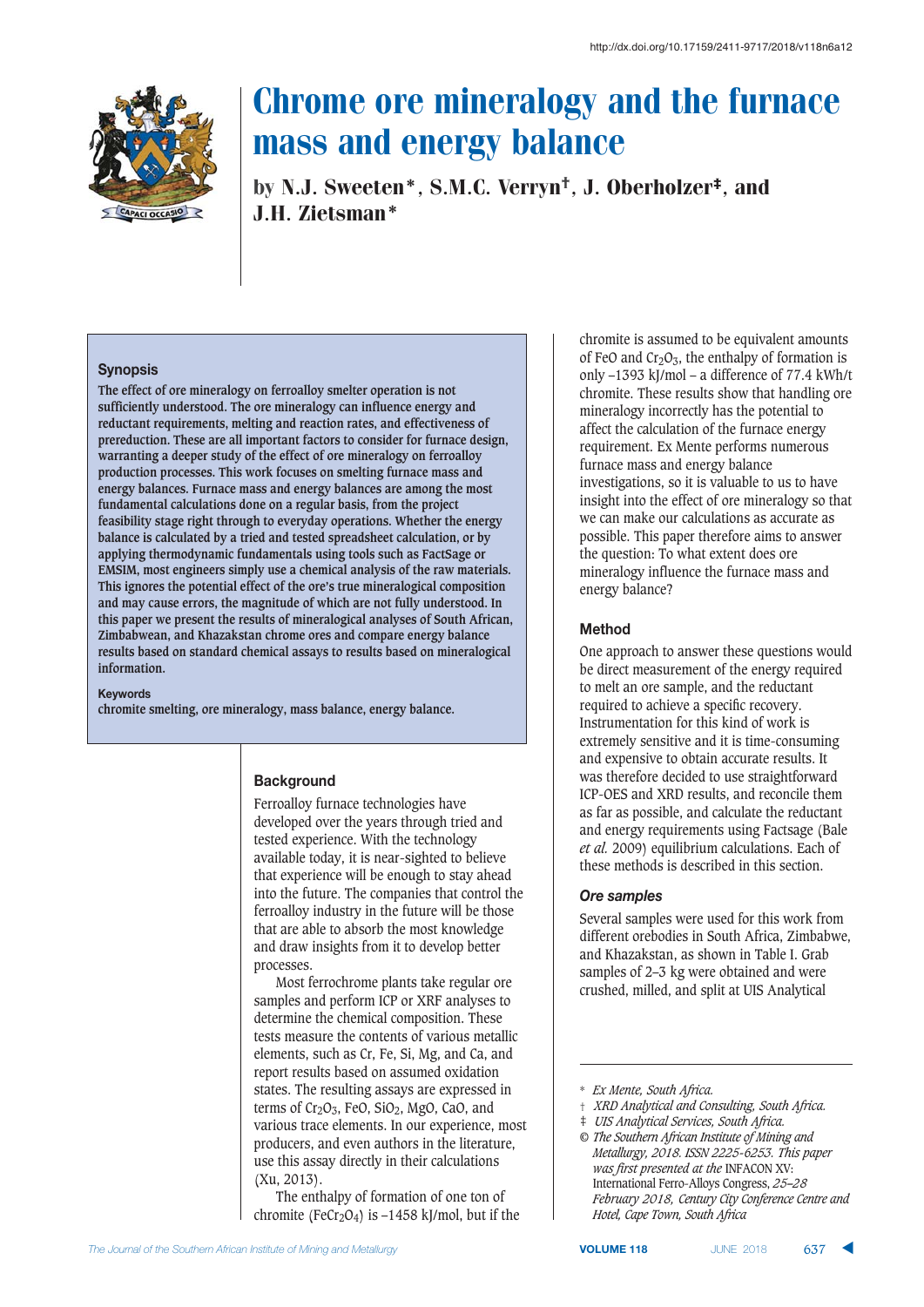| Table I                                              |                 |                       |  |  |  |  |  |  |
|------------------------------------------------------|-----------------|-----------------------|--|--|--|--|--|--|
| Ore samples used in this work                        |                 |                       |  |  |  |  |  |  |
| Sample name<br>Mine/description<br>Country of origin |                 |                       |  |  |  |  |  |  |
| LG6 A                                                | South Africa    | LG6                   |  |  |  |  |  |  |
| LG6 B                                                | South Africa    | LG6 run-of-mine (ROM) |  |  |  |  |  |  |
| MG4 A                                                | South Africa    | MG <sub>4</sub>       |  |  |  |  |  |  |
| MG4B                                                 | South Africa    | MG4 lumps             |  |  |  |  |  |  |
| ZIM A                                                | Zimbabwe        | Ngezi                 |  |  |  |  |  |  |
| 7IM B                                                | <b>Zimbabwe</b> | Ngezi                 |  |  |  |  |  |  |
| ZIM C                                                | Zimbabwe        | Mapanzuri             |  |  |  |  |  |  |
| Marico                                               | South Africa    | Marico                |  |  |  |  |  |  |
| Khaz                                                 | Khazakstan      | Unknown               |  |  |  |  |  |  |

Services to ensure homogeneity between the samples used for chemical and mineralogical analysis. Since the samples are grab samples they are not necessarily representative of the orebodies.

# **Chemical analysis**

All samples were dried, and their moisture content determined to ensure that assay results are reported on a dry basis. For determination of elemental composition, samples were first subjected to sodium peroxide ( $Na<sub>2</sub>O<sub>2</sub>$ ) fusion, followed by dilute hydrochloric acid dissolution. The solutions were then analysed by inductively coupled plasma optical emission spectroscopy (ICP-OES). ICP-OES involves nebulizing a sample of the solution and injecting it into a plasma. The various elements are identified and quantified through their unique optical emission spectra. ICP-OES was used for the analysis of both major and minor elements.

In addition to the elemental analysis, the oxidation states of iron (Fe2+/Fe3+ ratio) were determined by selective dissolution of Fe3+ with hydrochloric acid, while assuming that Fe2+ in the chromite will not dissolve. The solution was then analysed by ICP-OES to determine the Fe3+ concentration. This procedure is proposed here as a new method for determining the Fe2+/Fe3+ ratio of chromite ores. This property is typically difficult or impossible to measure by other methods.

In the LECO analysis, carbon and sulphur contents were determined by using a high-frequency combustion instrument with infrared detection. Hydrogen and nitrogen contents were determined using a H/N elemental analyser.

To complete the chemical analysis, the loss on ignition (LOI) was determined. This was done by determining the mass change of a sample while heating it to a temperature of 1000°C for 2 hours, in air. The heating process releases crystal water, water from hydroxide compounds,  $CO<sub>2</sub>$  from carbonates, and  $SO<sub>2</sub>$  from sulphates. The analysis therefore aims to determine the content of such volatile matter in the sample. LOI tests in an oxidizing atmosphere can return a negative result, indicating a gain on ignition. This can be the result of, for example, FeCr<sub>2</sub>O<sub>4</sub> being oxidized to Fe<sub>2</sub>O<sub>3</sub> +  $Cr<sub>2</sub>O<sub>4</sub>$ .

# **Mineralogical analysis**

The ore mineralogical composition was determined by X-ray powder diffraction (XRD) (Loubser and Verryn, 2008). XRD identifies and quantifies the phases in a sample from their

unique powder diffraction patterns. This technique uses the crystalline structure of the different minerals and is therefore able to distinguish between spinels such as  $Fecr<sub>2</sub>O<sub>4</sub>$  and MgAl<sub>2</sub>O<sub>4</sub> and other oxide phases.

# **Reconciliation**

The goal of the reconciliation was to convert the chemical and mineralogical assays to calculated mineralogical assays that reflect the same chemical composition as the chemical analysis results, while remaining as close as possible to the measured mineralogical composition. This was done by manually assigning elements to known minerals and equilibrating the remainder of the assay to calculate an approximated chemical composition of multi-component minerals such as spinels.

## **Thermodynamic equilibrium**

Calculating thermochemical equilibrium is an important part of the reconciliation procedure. FactSage (Bale *et al.*, 2009) contains data based on thousands of experiments and uses rigorous optimization routines to determine the equilibrium state of elements in hundreds of phase structures. The equilibrium state is the state of the lowest Gibbs free energy and therefore the most likely condition that will be reached, given enough time.

Ores are unlikely to be at thermodynamic equilibrium due to the numerous processes that led to their formation and the weathering that changed their structures over the years. It is therefore necessary to manipulate the equilibrium calculations to achieve a representative assay.

FactSage takes account of solid solutions such as spinels and pyroxenes that consist of various constituents. The calculations incorporate the heats of mixing of these various phases, which is more accurate than assuming that  $F_{cC_2O_3}$ and  $MgCr<sub>2</sub>O<sub>3</sub>$  are two separate spinels, when in fact they are together in solution.

# **Mass and energy balance**

A simplified mass and energy balance was calculated for each of the ores. Several assumptions were made to simplify the calculations:

- 1. Pure graphite (C) was used as the reductant to remove the effect of ash and volatile matter from actual reductants.
- 2. No flux was added to any of the calculations. Fluxing design is critical to ensure effective furnace operation, but flux adds complications that might obscure the ore effects that are the focus here.
- 3. The reagents (ore and graphite) were equilibrated at 1700°C. This temperature was used throughout this study to allow for comparison on the same basis.
- 4. A chrome recovery to alloy of 95% was selected for the furnace and the graphite was adjusted to achieve this recovery for each case.

#### **Results and discussion**

# **Chemical analysis**

Table II shows the chemical analysis results for the ore samples. The LG6 A ore has the highest content of  $Cr_2O_3$ , the lowest SiO<sub>2</sub>, and the highest Cr/Fe ratio of the South African ores. The Zimbabwean ores have much higher Cr/Fe ratios.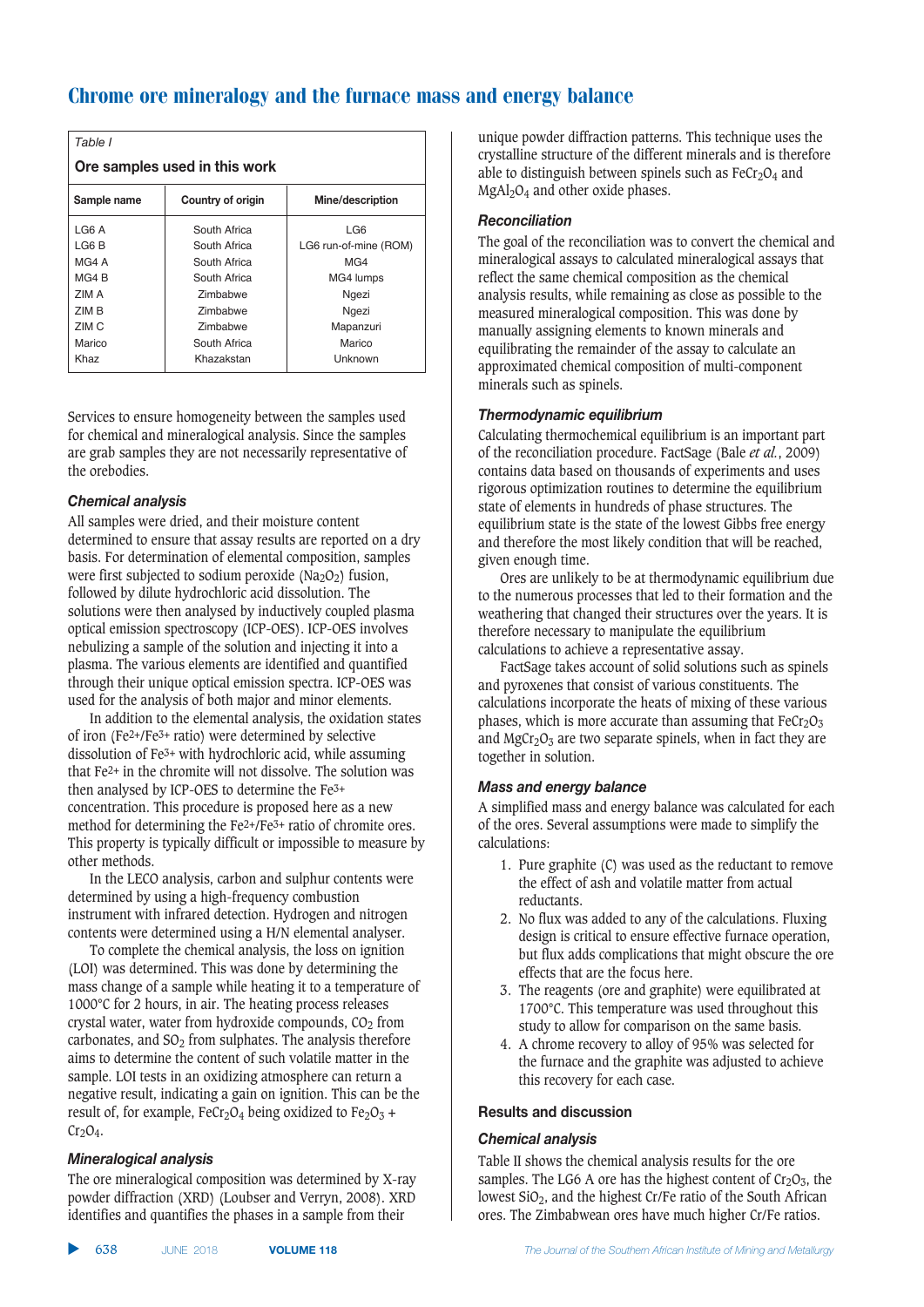| ۰.<br>×<br>۰ |  |
|--------------|--|
|--------------|--|

 $\alpha$  hamical analysis results (in mass %) for the ferrochrome ores under consideration

| Unchingal analysis results (in mass 70) for the ferrounding ores unucl consideration |          |                  |             |                  |       |       |                  |               |         |
|--------------------------------------------------------------------------------------|----------|------------------|-------------|------------------|-------|-------|------------------|---------------|---------|
|                                                                                      | LG6 A    | LG6 <sub>B</sub> | MG4A        | MG4 <sub>B</sub> | ZIM A | ZIM B | ZIM <sub>C</sub> | <b>Marico</b> | Khaz    |
| <b>Main</b>                                                                          |          |                  |             |                  |       |       |                  |               |         |
| Cr <sub>2</sub> O <sub>3</sub>                                                       | 43.13    | 39.77            | 30.99       | 29.97            | 39.62 | 42.54 | 34.8             | 49.708        | 49.1232 |
| Fe <sub>2</sub> O <sub>3</sub>                                                       | 0.81     | 0.96             | 0.44        | 0.72             | 5.44  | 2.5   | 2.29             | 0.71          | 0.62    |
| FeO                                                                                  | 23.29    | 21.92            | 21.77       | 21.64            | 13.02 | 14.51 | 13.16            | 20.25         | 11.24   |
| Cr/Fe                                                                                | 1.6      | 1.5              | 1.2         | 1.2              | 1.9   | 2.2   | $\overline{2}$   | 2.1           | 3.7     |
| Major gangue                                                                         |          |                  |             |                  |       |       |                  |               |         |
| SiO <sub>2</sub>                                                                     | 3.47     | 7.97             | 15.4        | 15.84            | 9.52  | 10.41 | 14.42            | 4.03          | 6.22    |
| Al <sub>2</sub> O <sub>3</sub>                                                       | 15.53    | 14.14            | 14.7        | 14.88            | 12.2  | 11.6  | 11.1             | 12.5          | 8.07    |
| CaO                                                                                  | 0.47     | 0.71             | 3.13        | 3.97             | 0.23  | 0.22  | 0.27             | 0.2           | 0.2     |
| MgO                                                                                  | 10       | 11.68            | 10.06       | 9.74             | 16.38 | 15.12 | 21               | 10.4          | 21.1    |
| Minor gangue                                                                         |          |                  |             |                  |       |       |                  |               |         |
| TiO <sub>2</sub>                                                                     | 0.63     | 0.59             | 0.83        | 0.98             | 0.34  | 0.39  | 0.32             | 0.45          | 0.15    |
| MnO                                                                                  | 0.29     | 0.29             | 0.23        | 0.24             | 0.26  | 0.24  | 0.16             | 0.2           | 0.13    |
| V <sub>2</sub> O <sub>5</sub>                                                        | 0.34     | 0.3              | 0.32        | 0.34             | 0.19  | 0.2   | 0.17             | 0.63          | 0.2     |
| <b>Trace</b>                                                                         |          |                  |             |                  |       |       |                  |               |         |
| K <sub>2</sub> O                                                                     | 0.03     | 0.033            | 0.034       | 0.044            | 0.019 | 0.024 | 0.023            | 0.008         | 0.035   |
| Zn                                                                                   | 0.093    | 0.084            | 0.078       | 0.081            | 0.089 | 0.073 | 0.06             | 0.1           | 0.065   |
| Ba                                                                                   | 0.003    | 0.003            | 0.005       | 0.003            | 0.003 | 0.002 | 0.001            | 0.001         | 0.001   |
| Cu                                                                                   | 0.002    | 0.002            | 0.003       | 0.003            | 0.001 | 0.002 | 0.002            | 0.001         | 0.002   |
| Ni                                                                                   | 0.083    | 0.081            | 0.086       | 0.084            | 0.127 | 0.123 | 0.142            | 0.062         | 0.13    |
| Other                                                                                |          |                  |             |                  |       |       |                  |               |         |
| CO <sub>2</sub>                                                                      | 0.121    | 0.337            | 0.059       | 0.029            | 0.311 | 0.289 | 0.326            | 0.106         | 0.242   |
| H <sub>2</sub> O                                                                     | < 0.005  | < 0.005          | < 0.005     | < 0.005          | 1.591 | 0.304 | 0.769            | 0.954         | 2.178   |
| N                                                                                    | $\Omega$ | $\mathbf 0$      | $\mathbf 0$ | 0                | 0.059 | 0.03  | 0.01             | < 0.01        | < 0.01  |
| S                                                                                    | 0.003    | 0.007            | 0.008       | 0.003            | 0.004 | 0.01  | 0.007            | < 0.003       | 0.024   |
| Moisture                                                                             | 0        | $\mathbf 0$      | $\mathbf 0$ | 0                | 0.48  | 0.34  | 0.08             | 0.06          | 0.06    |
| LOI                                                                                  | $-0.42$  | $-0.16$          | $-0.74$     | $-0.44$          | 2.81  | 2.15  | 2.79             | $-0.98$       | 1.98    |

#### *Table III*

#### **1/2)** XRD analysis results (in mass %) for South African LG6 samples, with and without plagioclase

| <b>Mineral</b>   | <b>Chemical formula</b>             | LG6A  | LG6 A new | LG6 <sub>B</sub> | LG6 B new |
|------------------|-------------------------------------|-------|-----------|------------------|-----------|
| Chromite         | FeCr <sub>2</sub> O <sub>4</sub>    | 23.06 | 25.65     | 16.81            | 19.21     |
| Chromite1        | FeCr <sub>2</sub> O <sub>4</sub>    | 14.38 | 16.32     | 22.28            | 23.39     |
| Magnesiochromite | MqCr <sub>2</sub> O <sub>4</sub>    | 40.89 | 40.72     | 32.56            | 31.35     |
| Chlorite         | $Mg_5Al_2Si_3O_{10}(OH)_{8}$        | 1.45  | 1.64      | 3.37             | 2.19      |
| Plagioclase      | $NaAlSi3O8$ , $CaAl2Si2O8$          | 13.02 |           | 14.75            |           |
| Enstatite        | MqSiO <sub>3</sub>                  |       | 8.51      |                  | 16.35     |
| Vermiculite      |                                     | 6.46  | 6.75      | 7.71             | 7.22      |
| Dolomite         | CaMg(CO <sub>3</sub> ) <sub>2</sub> | 0.74  | 0.40      | 2.52             | 0.30      |
|                  |                                     |       |           |                  |           |

They also tend to have less  $Al_2O_3$  and higher MgO than South African ores. The South African ores exhibited a gain on ignition; this is likely due to iron being oxidized during the test. The assays all summed to less than 100%, which is typical for chemical analysis results. The Zimbabwean ores were slightly wet, whereas the South African ores contained no moisture. All calculations in this work were done on a dry-ore basis to standardize the calculations.

The H and C results from the LECO analyses were converted to  $H_2O$  and  $CO_2$  respectively. No H was detected in the South African samples, but the LECO is designed for analysing coals, so it is not optimized for detecting small amounts of H.

#### **Mineralogical analysis**

Table III shows two sets of XRD results for the LG6 A and LG6 B samples, and Table IV shows the results for the remaining ores. Three different spinel phases were detected by XRD; they are named chromite, chromite1, and magnesiochromite by the XRD software.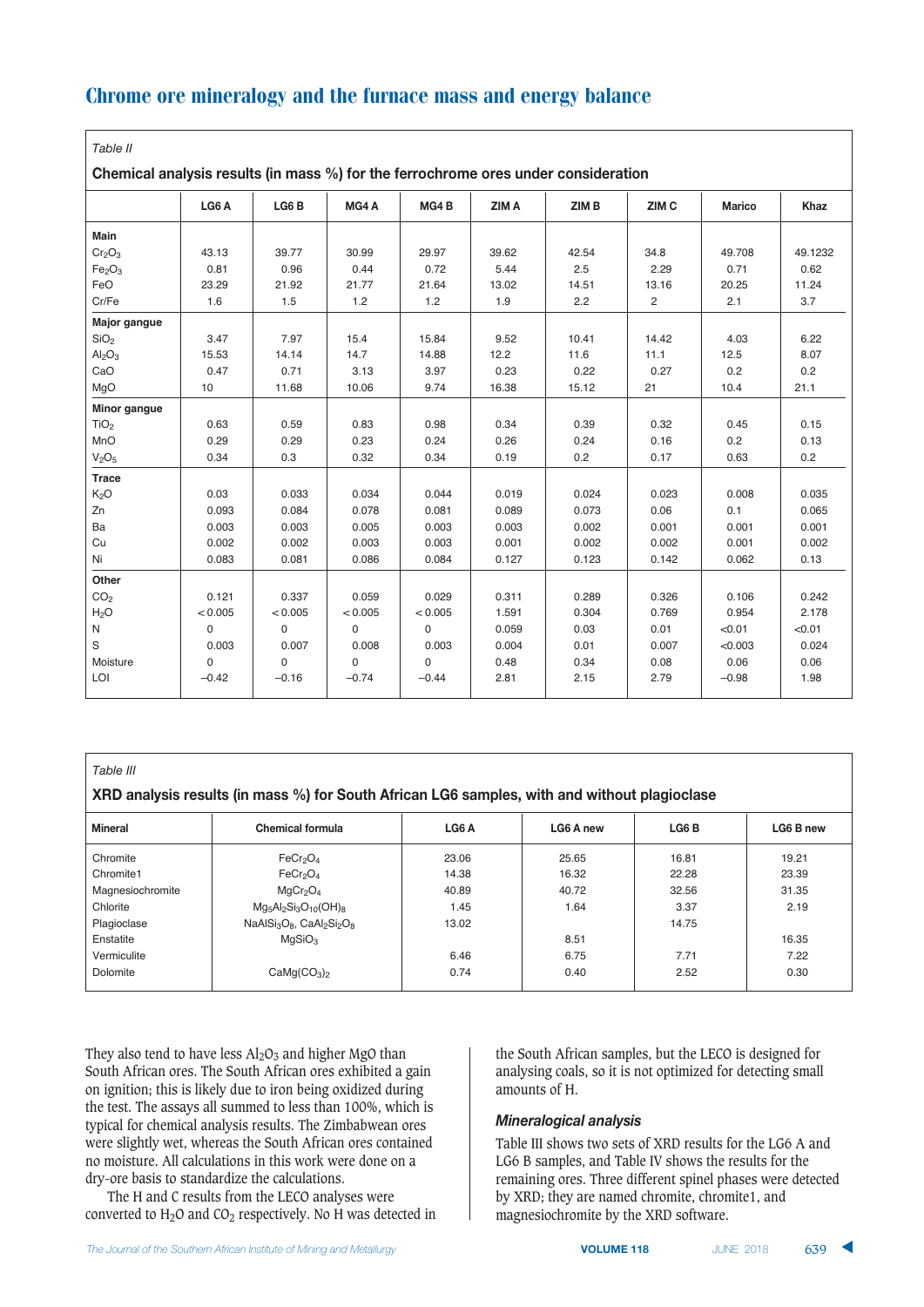| Table IV                                        |                                    |       |       |       |       |                  |        |             |  |  |
|-------------------------------------------------|------------------------------------|-------|-------|-------|-------|------------------|--------|-------------|--|--|
| XRD analysis results (in mass %) for other ores |                                    |       |       |       |       |                  |        |             |  |  |
| <b>Mineral</b>                                  | <b>Chemical formula</b>            | MG4 A | MG4B  | ZIM A | ZIM B | ZIM <sub>C</sub> | Marico | <b>Khaz</b> |  |  |
| Chromite                                        | FeCr <sub>2</sub> O <sub>4</sub>   | 40.39 | 51.83 | 42.51 | 61.36 | 64.29            | 97.51  | 87.21       |  |  |
| Chromite1                                       | FeCr <sub>2</sub> O <sub>4</sub>   |       |       | 33.50 | 17.45 |                  |        |             |  |  |
| Lizardite                                       | $Mg_3Si_2O_5(OH)_4$                |       |       | 9.79  | 10.36 | 11.46            |        | 12.79       |  |  |
| Chlorite                                        | $Mg_5Al_2Si_3O_{10}(OH)_{8}$       |       |       | 5.14  | 3.30  | 4.19             |        |             |  |  |
| Haematite                                       | Fe <sub>2</sub> O <sub>3</sub>     |       |       | 5.60  | 2.19  | 0.83             |        |             |  |  |
| Goethite                                        | FeO(OH)                            |       |       | 3.47  | 5.35  | 0.06             |        |             |  |  |
| Enstatite                                       | MgSiO <sub>3</sub>                 | 19.37 | 11.59 |       |       | 13.12            |        |             |  |  |
| Diopside                                        | MqCasi <sub>2</sub> O <sub>6</sub> | 1.60  | 7.93  |       |       | 6.05             | 2.49   |             |  |  |
| Plagioclase                                     | $NaAlSi3O8$ , $CaAl2Si2O8$         | 31.63 | 21.37 |       |       |                  |        |             |  |  |
| Kaolinite                                       | $Al_2Si_2O_5(OH)_4$                | 0.00  | 0.34  |       |       |                  |        |             |  |  |
| Talc                                            | $Mg_3Si_4O_{10}(OH)_2$             | 1.37  | 1.36  |       |       |                  |        |             |  |  |
| Smectite                                        |                                    | 1.82  | 2.71  |       |       |                  |        |             |  |  |
| Actinolite                                      | $Ca2Fe5Si8O22(OH)2$                | 3.82  | 2.87  |       |       |                  |        |             |  |  |

The LG6 chemical analysis results showed very little CaO in the ore, and no Na. Therefore, it unlikely that the ore contains as much plagioclase as suggested by the preliminary XRD results in Table III. Plagioclase and enstatite peaks can, however, overlap in the diffractogram. The XRD results were therefore updated to favour enstatite, which is much more likely given the chemical composition of the sample. This illustrates the importance of critically analysing any laboratory results, and of providing the mineralogist with a chemical assay to assist in interpreting XRD results. Chromites of different compositions were detected and the simplified chemical formulae shown in the table do not necessarily reflect the actual composition.

The XRD results show that the LG6 ores contain chlorite and vermiculite. These are both hydrated minerals, but the chemical composition results show that the hydrogen contents of the ores are below the 0.05% detection limit of the LECO. For this reason, the ores were assumed to contain 0.05% water.

# **Mineralogical reconciliation**

The mineralogical reconciliation was performed to convert the chemical analysis into a calculated mineralogical assay as close as possible to the measured mineralogical composition. The mass and energy balance was then compared using the measured chemical assay and the calculated mineralogical assay. In the reconciliation, the chemical assays were used as the primary source of information, since chemical analyses are fully quantitative and more accurate than XRD analysis. The chemical analysis results were therefore used as the basis, with the XRD results as a guide.

# South African LG and MG ores

The following steps were used to produce a calculated mineralogical assay from the measured chemical and mineralogical assays.

1. The trace elements were removed from the chemical assay to simplify the thermochemical equilibrium calculations. The assay was normalized by proportionally increasing the gangue elements in their oxide forms (SiO<sub>2</sub>, CaO, MgO, and  $\text{Al}_2\text{O}_3$ ) so that the

final assay summed to 100%. This allows for trace elements to be substituted by gangue minerals, rather than normalizing the entire assay, which would increase the amounts of iron and chromium above their measured values, causing an over-estimation of chrome production.

- 2. The carbon from the LECO analyses was used to form dolomite, and the required amounts of CaO and MgO were removed from the chemical assay. The amount of dolomite calculated for the MG ores is below the typical XRD detection limit, which is why it was not identified by XRD. Dolomite is the most likely carboncontaining phase, therefore it was assumed that all the carbon is present in dolomite.
- 3. The remaining CaO was used to form plagioclase.
- 4. It was assumed that the ores contain 0.05% water. The LECO test is unable to detect water below this limit. This assumption was made because the XRD results suggest that there are hydrated minerals in the ores. This water was used to make chlorite.
- 5. The remainder of the assay was equilibrated at 25°C to approximate the spinel and orthopyroxene phases. The equilibrium phases allowed in the calculation were restricted to produce the desired result:
	- (i) LG6 A and B
		- (a) Only MgO, FeO,  $Al_2O_3$ , and  $Cr_2O_3$  were provided as inputs to the calculation.
		- (b) Three spinel phases were allowed to form because three distinct spinel phases were observed by XRD.
		- (c) MgO, FeO,  $Al_2O_3$ , and  $Cr_2O_3$  were allowed to form as individual compounds.
		- (d) A stable gas phase was forced by adding Ar. This was done to improve numerical stability and speed of convergence.
	- (ii) MG4 and MG4
		- (a) Only  $SiO_2$ , MgO, FeO,  $Al_2O_3$ , and  $Cr_2O_3$ were provided as inputs to the calculation.
		- (b) One spinel phase was allowed to form because only one spinel phase was detected by XRD.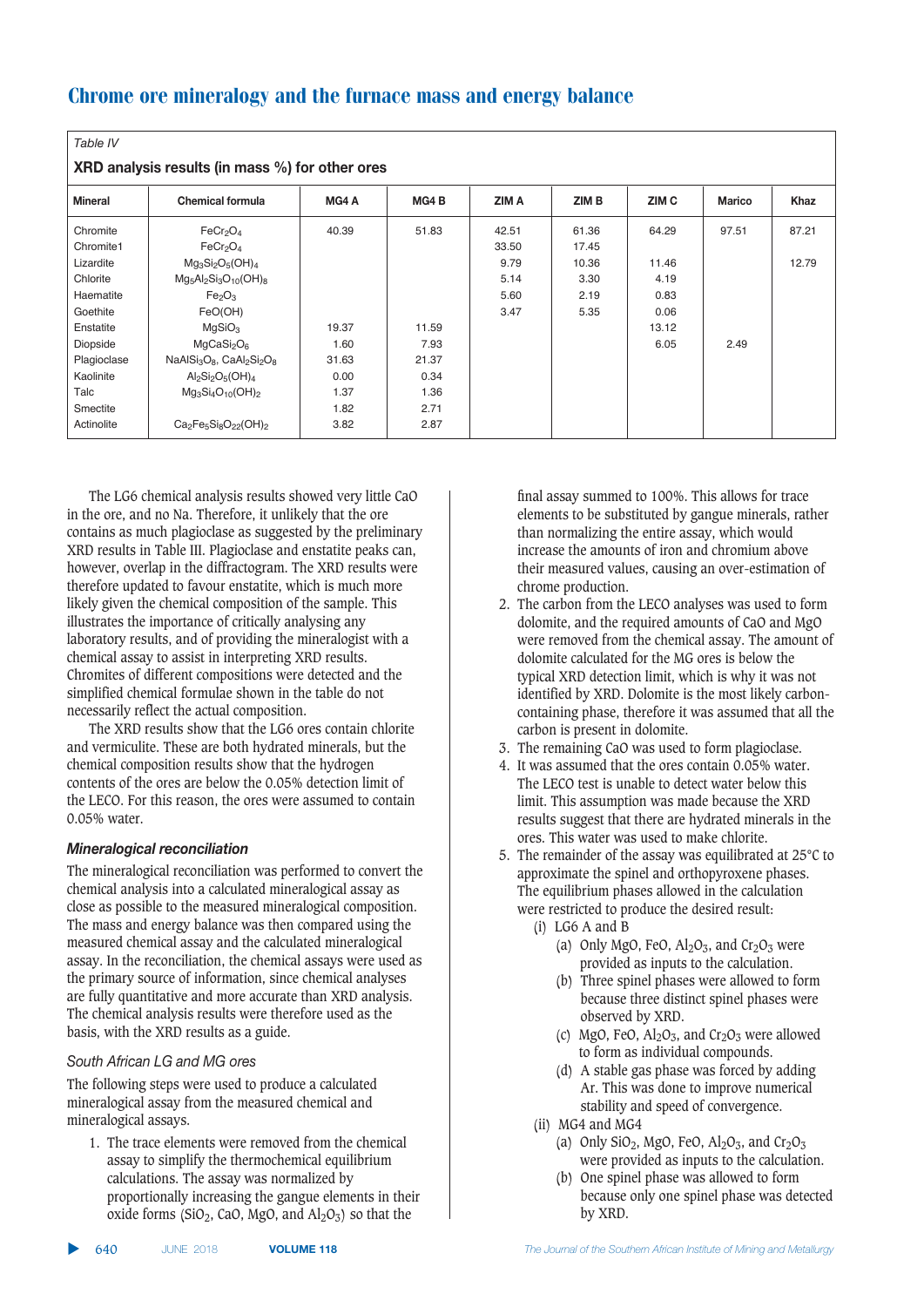| ۰.<br>٧<br>× |  |
|--------------|--|
|--------------|--|

**Mineralogical reconciliation results (in mass %) for South African orgs** 

| Phase                         | <b>Chemical composition</b>                                                                     | LG6 A  | LG6 <sub>B</sub> | MG4A   | MG4 <sub>B</sub> |  |  |  |  |  |  |
|-------------------------------|-------------------------------------------------------------------------------------------------|--------|------------------|--------|------------------|--|--|--|--|--|--|
| Dolomite                      | CaMg(CO <sub>3</sub> ) <sub>2</sub>                                                             | 0.25   | 0.71             | 0.12   | 0.06             |  |  |  |  |  |  |
| Plagioclase (anorthite)       | $CaAl2Si2O8$                                                                                    | 2.10   | 2.61             | 16.07  | 20.31            |  |  |  |  |  |  |
| Chlorite                      | $Mg_5Al_2Si_3O_{10}(OH)_{8}$                                                                    | 0.39   | 0.39             | 0.39   | 0.39             |  |  |  |  |  |  |
| Spinel 1                      | Mostly MgCr <sub>2</sub> O <sub>4</sub> and FeCr <sub>2</sub> O <sub>4</sub>                    | 58.67  | 54.10            | 58.80  | 54.68            |  |  |  |  |  |  |
| Spinel 2                      | Mostly FeAl2O <sub>4</sub> and MgAl <sub>2</sub> O4                                             | 26.54  | 23.08            |        |                  |  |  |  |  |  |  |
| Spinel 3                      | Fe <sub>3</sub> O <sub>4</sub>                                                                  | 0.13   | 0.46             |        |                  |  |  |  |  |  |  |
| Orthopyroxene                 | Mostly Mg <sub>2</sub> Si <sub>2</sub> O <sub>6</sub> , some FeMgSi <sub>2</sub> O <sub>6</sub> | 0.00   | 0.00             | 15.31  | 12.68            |  |  |  |  |  |  |
| Quartz                        | SiO <sub>2</sub>                                                                                | 2.66   | 7.02             |        |                  |  |  |  |  |  |  |
| Wustite                       | FeO                                                                                             | 5.36   | 5.76             | 7.94   | 10.32            |  |  |  |  |  |  |
| Periclase                     | MgO                                                                                             | 2.66   | 4.71             |        |                  |  |  |  |  |  |  |
| TiO <sub>2</sub>              |                                                                                                 | 0.63   | 0.59             | 0.83   | 0.98             |  |  |  |  |  |  |
| MnO                           |                                                                                                 | 0.29   | 0.29             | 0.23   | 0.24             |  |  |  |  |  |  |
| V <sub>2</sub> O <sub>5</sub> |                                                                                                 | 0.34   | 0.30             | 0.32   | 0.34             |  |  |  |  |  |  |
| Total                         |                                                                                                 | 100.00 | 100.00           | 100.00 | 100.00           |  |  |  |  |  |  |

- (c) MgO, FeO,  $\text{Al}_2\text{O}_3$ , and Cr<sub>2</sub>O<sub>3</sub> were allowed to form as individual compounds.
- (d) Orthopyroxene, talc, and clinopyroxene were allowed to form. There was no remaining CaO to form clinopyroxene, or water to form talc.
- (e) A stable gas phase was again forced with Ar.

The results are shown in Table V.

# Zimbabwean ores

The reconciliation for the Zimbabwean ores was similar, but with some changes to reflect the different mineralogical and chemical assay results:

- 1. The gangue portion of the assay was normalized to account for the mass of the trace elements.
- 2. The LECO results suggest that there is a small amount of carbon in the ore. The most likely source of this is dolomite. No dolomite was detected by XRD, but it is likely that it is below the detection limit. The carbon was therefore allocated to the dolomite phase.
- 3. For ZIM A and ZIM B, the XRD results suggest that there is more  $Fe<sup>3+</sup>$  (in haematite and goethite), than the chemical results allow for. All the Fe3+ was set aside for these phases, and divided between goethite and haematite in the ratios suggested by the XRD results. For the ZIM C ore, the haematite and goethite are less than the amount of Fe3+. The Fe3+ required to make up the amounts of goethite and haematite from the XRD results was set aside and the remainder of the Fe3+ was allocated to the spinel phase.
- 4. Some of the water was already allocated to the goethite phase, as indicated above. The remaining water, from the chemical results, was allocated to the lizardite and chlorite phases in the ratio between the phases suggested by the XRD results.
- 5. The spinels were generated by equilibrating the remaining elements in oxide form at 25°C.

The results for the Zimbabwean ores are shown in Table VI.

# Other ores

The Marico and Khazakstan ores are similar in that they both have an extremely high content of a single spinel phase. These samples were received at a later stage in the investigation, so there was insufficient time to perform as meticulous a reconciliation as was done for the other ores. Nevertheless, the results are included here for interest's sake. Similar steps were taken to reconcile the mineralogies of these ores.

- 1. The gangue portion of the assay was normalized to account for the mass of the trace elements.
- 2. The chemical assay was then equilibrated with restricted phases:
	- a. One spinel phase was allowed.
	- b. Each of the simple oxides for the available elements was allowed to form to ensure that the mass balance could be calculated.
	- c. For the Marico ore, clinopyroxene (diopside) was allowed, and for the Khazakstan ore lizardite was allowed.
- 3. The elements that did not fit into the spinel or accompanying phases were left as pure substances, as shown in Table VII.

The results for the Marico and Khazakstan ores are shown in Table VII.

#### **Mass and energy balance**

Table VIII show the mass and energy balance results for three cases for each of the ores:

- 1. Assay as given by chemical analysis, with all Fe as FeO.
- 2. Assay as given by chemical analysis, with forms of iron as determined by analytical work.
- 3. Mineralogical assay calculated through reconciliation.

#### **Mass balance**

The differences in the mass balance depend solely on the oxidation state of the iron in the ore. A new method is proposed to measure the Fe2+/Fe3+ ratio of chrome ore, but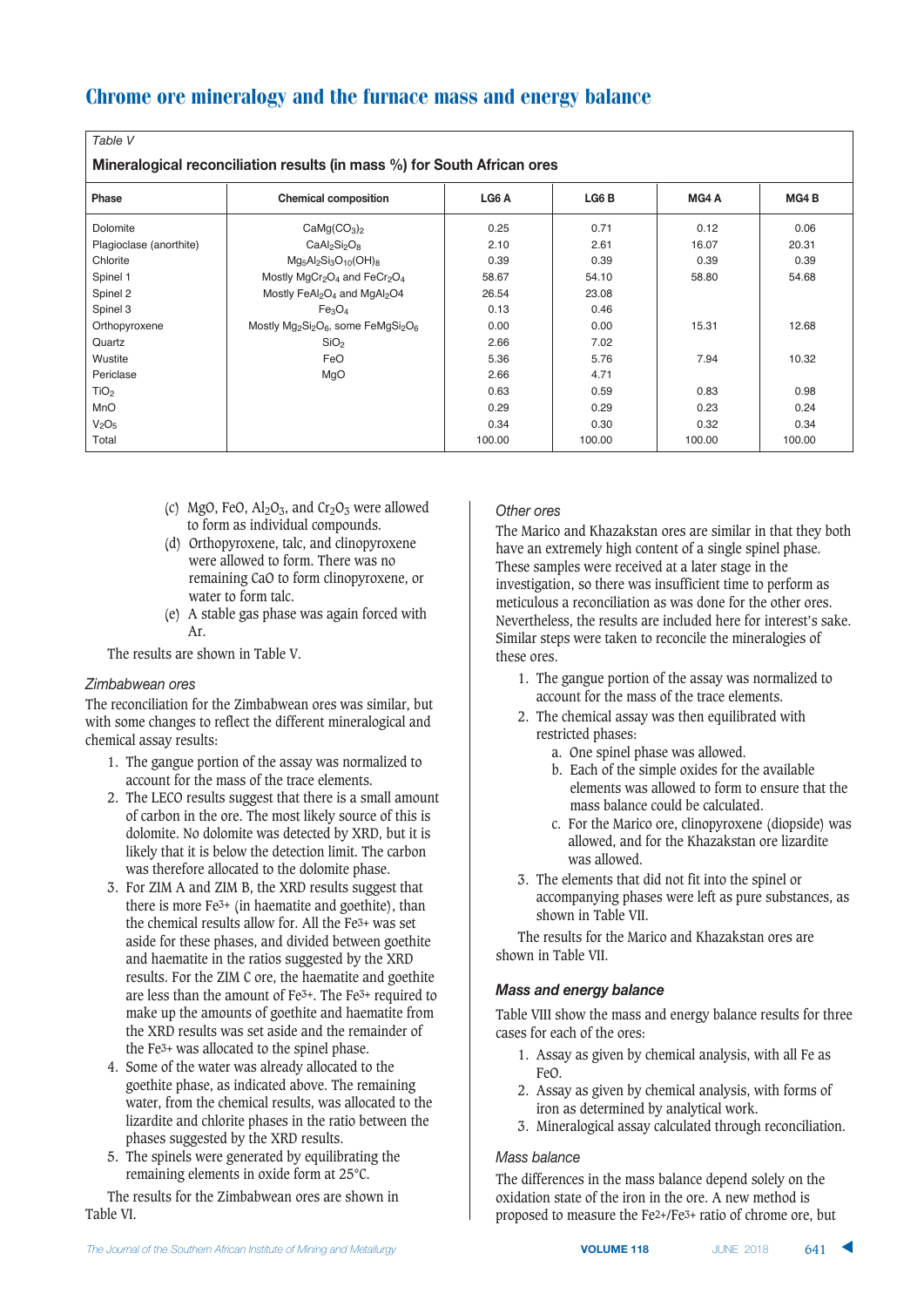| rapie vi                                                             |                                                                                                 |        |        |        |  |  |  |  |  |
|----------------------------------------------------------------------|-------------------------------------------------------------------------------------------------|--------|--------|--------|--|--|--|--|--|
| Mineralogical reconciliation results (in mass %) for Zimbabwean ores |                                                                                                 |        |        |        |  |  |  |  |  |
| Phase                                                                | <b>Chemical composition</b>                                                                     | ZIM A  | ZIM B  | ZIM C  |  |  |  |  |  |
| Dolomite                                                             | CaMg(CO <sub>3</sub> ) <sub>2</sub>                                                             | 0.65   | 0.61   | 0.68   |  |  |  |  |  |
| Haematite                                                            | Fe <sub>2</sub> O <sub>3</sub>                                                                  | 3.49   | 0.78   | 0.83   |  |  |  |  |  |
| Goethite                                                             | $Fe2O3(H2O)$                                                                                    | 2.17   | 1.91   | 0.06   |  |  |  |  |  |
| Lizardite                                                            | $Mg_3Si_2O_5(OH)_4$                                                                             | 6.92   | 0.64   | 4.30   |  |  |  |  |  |
| Chlorite                                                             | $Mg_5Al_2Si_3O_{10}(OH)_{8}$                                                                    | 3.63   | 0.20   | 1.57   |  |  |  |  |  |
| Spinel 1                                                             | $MgCr2O4$ , FeCr <sub>2</sub> O <sub>4</sub>                                                    | 52.95  | 57.15  | 47.57  |  |  |  |  |  |
| Spinel 2                                                             | FeAl <sub>2</sub> O <sub>4</sub> , MgFe <sub>2</sub> O <sub>4</sub>                             | 19.39  | 19.90  | 19.43  |  |  |  |  |  |
| Orthopyroxene                                                        | Mostly Mg <sub>2</sub> Si <sub>2</sub> O <sub>6</sub> , some FeMgSi <sub>2</sub> O <sub>6</sub> |        |        |        |  |  |  |  |  |
| Lime                                                                 | CaO                                                                                             | 0.03   | 0.04   | 0.07   |  |  |  |  |  |
| Quartz                                                               | SiO <sub>2</sub>                                                                                | 5.57   | 10.53  | 12.42  |  |  |  |  |  |
| Periclase                                                            | MgO                                                                                             | 4.41   | 7.39   | 12.30  |  |  |  |  |  |
| Wüstite                                                              | FeO                                                                                             |        |        | 0.11   |  |  |  |  |  |
| TiO <sub>2</sub>                                                     |                                                                                                 | 0.34   | 0.39   | 0.32   |  |  |  |  |  |
| MnO                                                                  |                                                                                                 | 0.26   | 0.24   | 0.16   |  |  |  |  |  |
| V <sub>2</sub> O <sub>5</sub>                                        |                                                                                                 | 0.19   | 0.20   | 0.17   |  |  |  |  |  |
| Total                                                                |                                                                                                 | 100.00 | 100.00 | 100.00 |  |  |  |  |  |

#### *Table VII*

*Table VI*

## **Mineralogical reconciliation results (in mass %) for**  $other$  ores

| Phase            | <b>Chemical composition</b>                                         | <b>Marico</b> | Khaz  |
|------------------|---------------------------------------------------------------------|---------------|-------|
| Haematite        | Fe <sub>2</sub> O <sub>3</sub>                                      | 0.55          |       |
| Lizardite        | $Mg_3Si_2O_5(OH)_4$                                                 |               | 14.56 |
| Spinel 1         | MgCr <sub>2</sub> O <sub>4</sub> , FeCr <sub>2</sub> O <sub>4</sub> | 90.15         | 82.96 |
| Orthopyroxene    | Mostly $Mg_2Si_2O_6$ , some FeMgSi <sub>2</sub> O <sub>6</sub>      | 7.09          |       |
| Lime             | CaO                                                                 |               | 0.2   |
| Periclase        | MgO                                                                 |               | 17    |
| TiO <sub>2</sub> |                                                                     | 0.45          | 0.15  |
| MnO              |                                                                     | 0.20          | 0.13  |
| $V_2O_5$         |                                                                     | 0.63          | 0.2   |
|                  |                                                                     |               |       |

this method requires validation against standard samples to ensure its effectiveness.

The Fe2+/Fe3+ ratio directly affects the mass balance because if the iron is more oxidized, more reductant is required to reduce it. There are two reasons to believe that the methods of iron analysis may be underestimating the Fe3+ content:

- 1. The XRD results, particularly for the Zimbabwean ores, suggest much higher haematite and goethite than the measured Fe3+ content accounts for.
- 2. All the equilibrium calculations had 'left-over' FeO that did not 'fit' in the spinel phases. This is obviously an unrealistic result, and is another possible indication that more of the iron might be present as Fe3+.

Preliminary calculations using the Zimbabwean ores, which were based more strongly on the XRD results, suggested a much higher Fe3+ content because of the haematite and goethite measured by XRD. This resulted in carbon requirements as much as 15% higher than calculated when assuming all iron is present as FeO. This result

correlates with industrial experience of higher reductant requirements for Zimbabwean furnaces than South African ones. The reductant requirement results are therefore inconclusive until the ore Fe2+/Fe3+ ratio can be confirmed.

#### *Energy balance*

The difference in iron oxidation states does not have as significant an impact on the energy balance as the difference indicated by the approximated mineralogical assay. This shows that using phases such as spinels to represent the ore has a more significant effect on the energy balance than knowing the Fe2+/Fe3+ ratio.

The difference in the energy balance when using a chemical assay and the approximated mineralogical assays developed in this work is in the order of 5%. This means that, provided the calculated mineralogical assay is a more accurate representation of the ore, then using a chemical assay for energy balance calculations results in the smelting energy requirement being underestimated by approximately 5%. In practice, this 5% is being consumed in the furnace, but it is most likely accounted as heat losses rather than due to the theoretical smelting energy requirement of the ore.

#### Differences between ores

Any discussion on the differences between the ores analysed in this paper is limited, because the samples used are not necessarily representative of the various orebodies. In addition, different fluxes would be required for the different ores and these have not been considered. It is, however, interesting to draw some preliminary conclusions.

The South African ores tend to have lower smelting energy requirements than the Zimbabwean ores. LG6 A ore has the lowest energy requirement and highest yield of alloy per ton of ore. ZIM B has the lowest energy requirement and highest yield of alloy per ton ore of the Zimbabwean ores.

# $$

#### **Mass balance**

The amount of reductant required has been shown to be